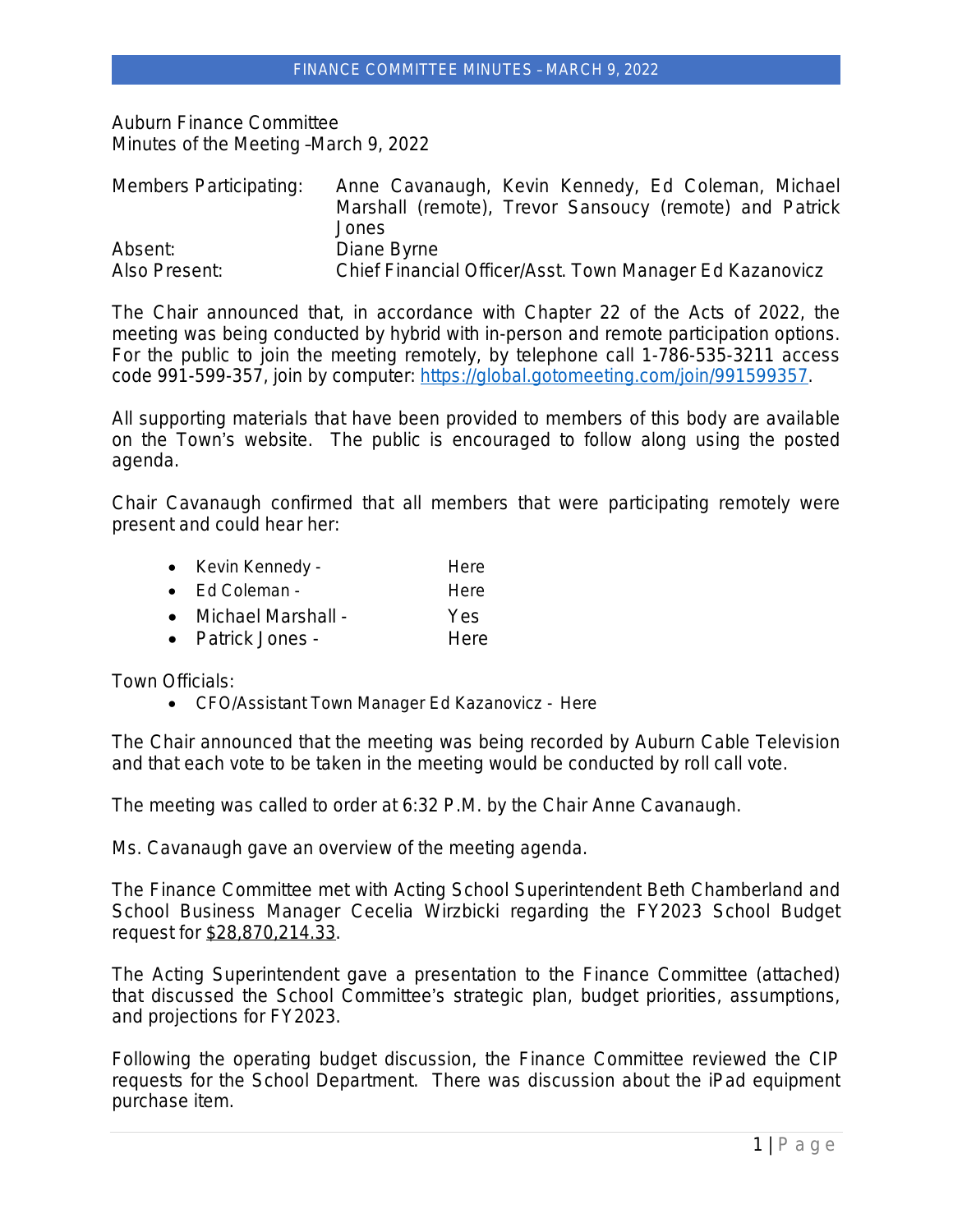The Finance Committee then voted to recommend approval of a total bottom-line appropriation of \$28,870,214.00 for #01201 School Department for FY2023 (Motion made by Mr. Kennedy; motion seconded by Mr. Coleman) roll call vote: Mr. Kennedy, Yes; Mr. Coleman, Yes; Mr. Marshall, Yes; Mr. Jones, Yes; Ms. Cavanaugh Yes – passed 5 to 0.

Trevor Sansoucy was then participating remotely.

Superintendent-Director Kyle Brenner was in attendance, as well as Business Manager Irene Houle and Southern Worcester County Regional Vocational School Committee representative from Auburn, Donald Erickson.

Mr. Brenner gave a budget presentation based on the Governor's House 1 Budget.

The Finance Committee then voted to recommend approval of a total bottom-line appropriation of \$1,503,407.00 for #01302 Bay Path for FY2023 (Motion made by Mr. Kennedy; motion seconded by Mr. Coleman) roll call vote: Mr. Kennedy, Yes; Mr. Coleman, Yes; Mr. Marshall, Yes; Mr. Jones, Yes; Mr. Sansoucy, Yes; Ms. Cavanaugh Yes – passed 6 to 0.

Finance Department (#01135 Accounting, #01141 Assessing, and #01145 Treasury/Collections) – The Finance Committee voted to recommend approval of a total budget appropriation of \$858,475.00 for FY2023 as presented in the recommendation of Town Manager (Motion made by Mr. Kennedy; motion seconded by Mr. Coleman) roll call vote: Mr. Kennedy, Yes; Mr. Coleman, Yes; Mr. Marshall, Yes; Mr. Jones, Yes; Mr. Sansoucy, Yes; Ms. Cavanaugh Yes – passed 6 to 0.

#01710 Maturing Debt - The Finance Committee voted to recommend approval of a total budget appropriation of \$4,393,379.00 for FY2023 as presented in the recommendation of Town Manager (Motion made by Mr. Kennedy; motion seconded by Mr. Coleman) roll call vote: Mr. Kennedy, Yes; Mr. Coleman, Yes; Mr. Marshall, Yes; Mr. Jones, Yes; Mr. Sansoucy, Yes; Ms. Cavanaugh Yes – passed 6 to 0.

#01752 Interest - The Finance Committee voted to recommend approval of a total budget appropriation of \$976,356.00 for FY2023 as presented in the recommendation of Town Manager (Motion made by Mr. Kennedy; motion seconded by Mr. Coleman) roll call vote: Mr. Kennedy, Yes; Mr. Coleman, Yes; Mr. Marshall, Yes; Mr. Jones, Yes; Mr. Sansoucy, Yes; Ms. Cavanaugh Yes – passed 6 to 0.

#01910 Pensions and Benefits - The Finance Committee voted to recommend approval of a total budget appropriation of \$13,566,218.00 for FY2023 as presented in the recommendation of Town Manager (Motion made by Mr. Kennedy; motion seconded by Mr. Coleman) roll call vote: Mr. Kennedy, Yes; Mr. Coleman, Yes; Mr. Marshall, Yes; Mr. Jones, Yes; Mr. Sansoucy, Yes; Ms. Cavanaugh Yes – passed 6 to 0.